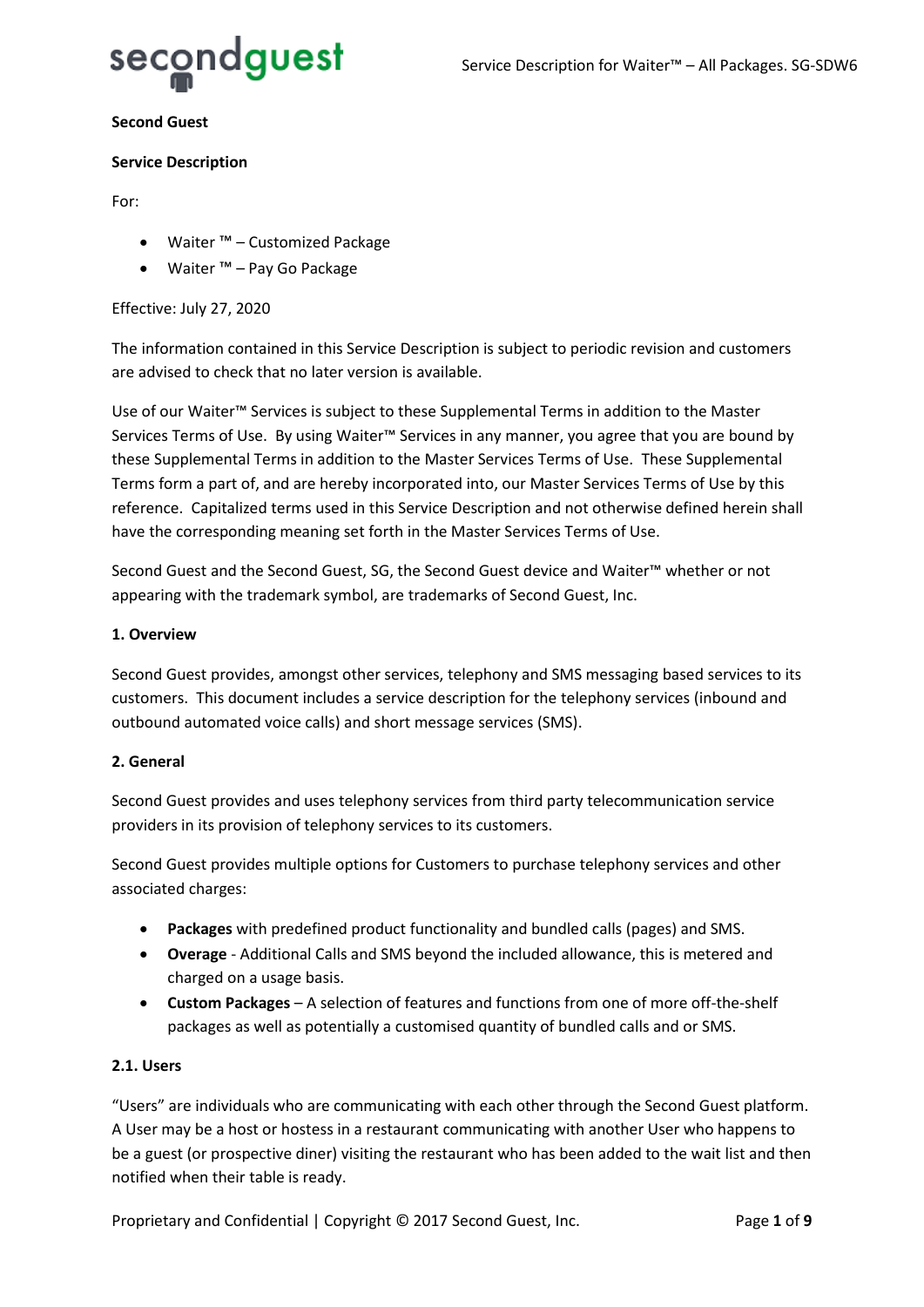

The same applies for other hospitality industries where the Second Guest platform it used. A User is still considered a User even after they have consumed the services they had reserved as the communication will then likely continue to be used for subsequent marketing and/or survey communications.

A User may never have been added to a wait list and may have instead had their data imported or added to the Second Guest platform by the Customer for the purposes of surveys and/or marketing or other possible applications of the platform.

# **2.2. Guests**

"Guests" are Users who are counted each and every time they're added to a waitlist for an applicable Reservation Location, such Guests may be added multiple times at the same time within a Customer Account be it at the same or different Reservation Locations with each such addition to a waitlist counted separately.

There may be an inclusive allowance (maximum quantity) of Guests per calendar month associated with the relevant Package bundle, as detailed on the Order. A period of sustained deviation above this inclusive allowance may at the Supplier's sole discretion result in the Supplier needing to either; increase the Package price, or introduce additional Fees (i.e. for Guests not falling within a relevant Package bundle), or some combination of these remedies. Any such action will be proportional basis the percentage of additional Guests beyond the inclusive allowance of Guests per calendar month.

Customer will be able to operate the platform for; (1) Guests who do not provide a cell phone number when they are added to the waitlist; (2) Guests who are provided with a traditional radio pager / buzzer but tracked via the waitlist; at all applicable Reservation Locations for which the Customer has requested such functionality be activated, such Guests will not be expected to consume any allowance of SG-Calls or SMS.

## **2.3. Type of Calls and SMS**

For any Packages or Custom Packages, as well as for Overage, the location(s) where the Customer accesses the Second Guest platform from are relevant. Location is defined as the country that the User accessing the platform operates from.

There are two (2) types of telephone calls and SMS message that the platform can make or receive. Thus, there are two (2) types of SG-Calls and SMS with the following definitions:

"**Domestic**" Includes all inbound and outbound calls or SMS received or placed by Users within the geographical country borders of the country that the User operates from whereby the User is not currently roaming and their mobile phone or cell phone is registered on their home network. It includes calls and SMS to and from landlines as well as calls and SMS to and from mobile or cell phones within the country. The country code of the User's phone number will in most cases match that of the country whose borders they are located in.

"**International**" Includes all inbound and outbound calls received or placed by Users across geographic country borders to or from the country that the User operates from. This applies to all countries independently. A User is considered to operate from the country where their mobile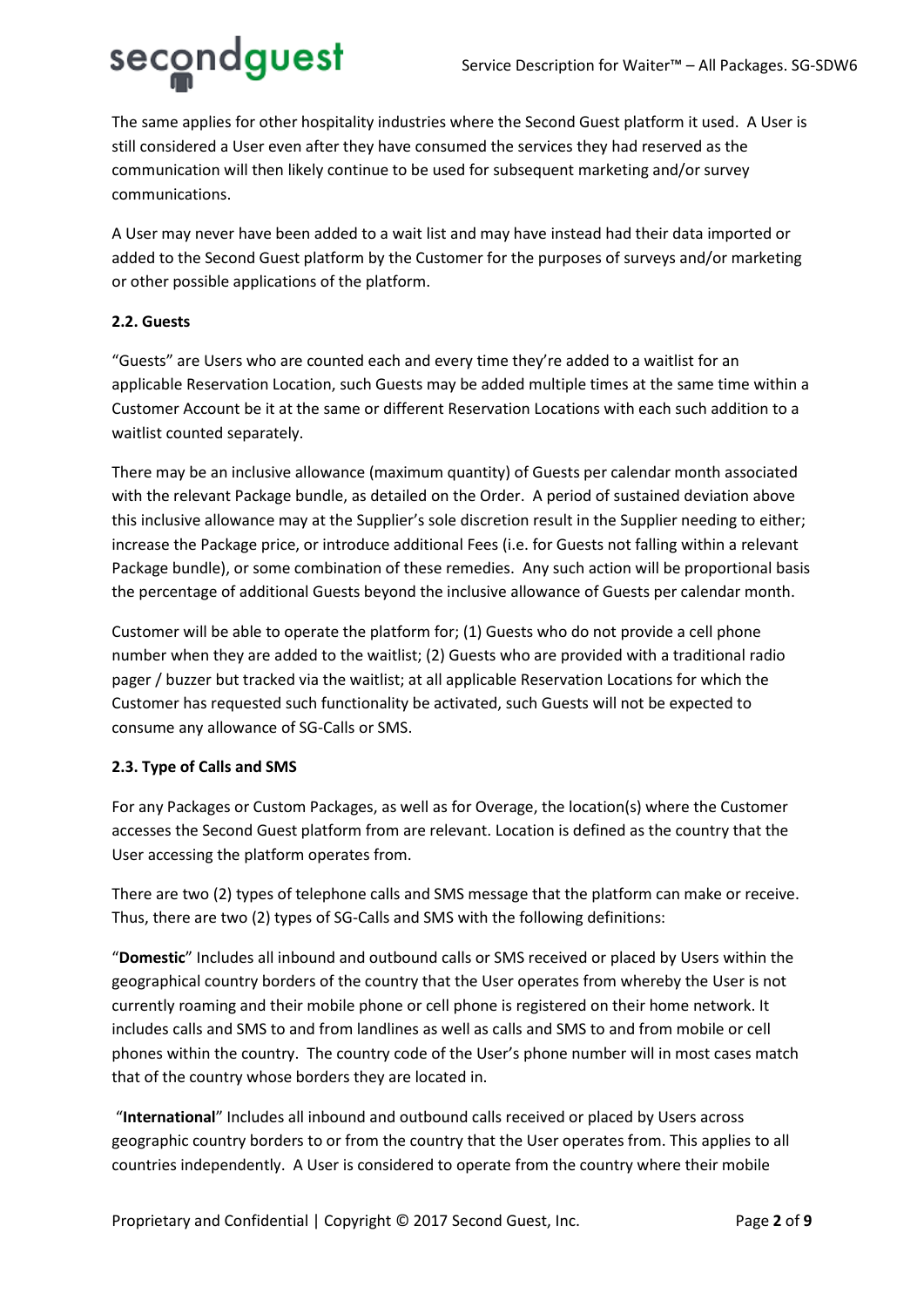secondguest

phone or cell phone is registered and where their home network provider is located. They may be roaming and their mobile phone or cell phone may therefore be registered on a provider in the country other than where their home network is located, a call or SMS to or from this number will still be deemed an international call.

**Notes:** Any calls or SMS to or from premium rate numbers and all rates for any premium calls or SMS are excluded from Base, Additional Packages and Overage. Second Guest will attempt to block registration of such numbers on the platform and will further make efforts to block any calls or SMS to such numbers. See the Number Validation section below for more detail on this.

# **2.4. Blocked Countries and Services**

Second Guest has identified countries that are; embargoed; or uneconomical at this time due to the cost of meeting local regulations; or there's an increased risk of telecommunications fraud. As such, Second Guest has taken the decision to place an automatic block on connections to these countries. The list of blocked countries and services includes:

- Afghanistan
- Albania
- Algeria
- Andorra
- Angola
- Anguilla
- Antigua
- Armenia
- Ascension Island
- Azerbaijan
- Barbados
- Belarus
- Benin
- Bhutan
- Bosnia and Herzegovina
- Botswana
- British Virgin Islands
- Brunei
- Burkina Faso
- Burundi
- Cambodia
- Cameroon
- Canada\*
- Cape Verde
- Central African Republic
- Chad
- Commonwealth of Dominica
- Cook Islands
- Crimea
- Cuba
- Gabon
- Gambia
- Ghana
- Global Mobile Satellite System
- Grenada
- Guam
- Guinea-Bissau
- Haiti
- Inmarsat
- Iran
- Ivory Coast
- Jamaica
- Kenya
- Kiribati
- Kyrgyzstan
- Lesotho
- Liberia
- 
- **Liechtenstein**
- Madagascar
- Malawi
- **Maldives**
- Mali
- Marshall Islands
- Mauritania
- **Mauritius**
- Micronesia
- Montenegro
- Montserrat
- **Morocco**
- Mozambique
- Reunion / Mayotte
- Rwanda
- Saint Helena
- Saint Pierre and Miquelon
- Saint Vincent
- Samoa
- San Marino
- São Tomé and Príncipe
- Senegal
- Serbia
- Seychelles
- Sierra Leone
- **Singapore**
- Solomon Islands
- Somalia
- South Sudan
- Sudan
- **Suriname**
- **Swaziland**
- Syria
- Taiwan
- Tajikistan
- Tanzania
- Togo
- Tonga
- Trinidad and Tobago
- **Turkmenistan**
- Turks and Caicos
- Uganda

Proprietary and Confidential | Copyright © 2017 Second Guest, Inc. Page 3 of 9

- 
- Libya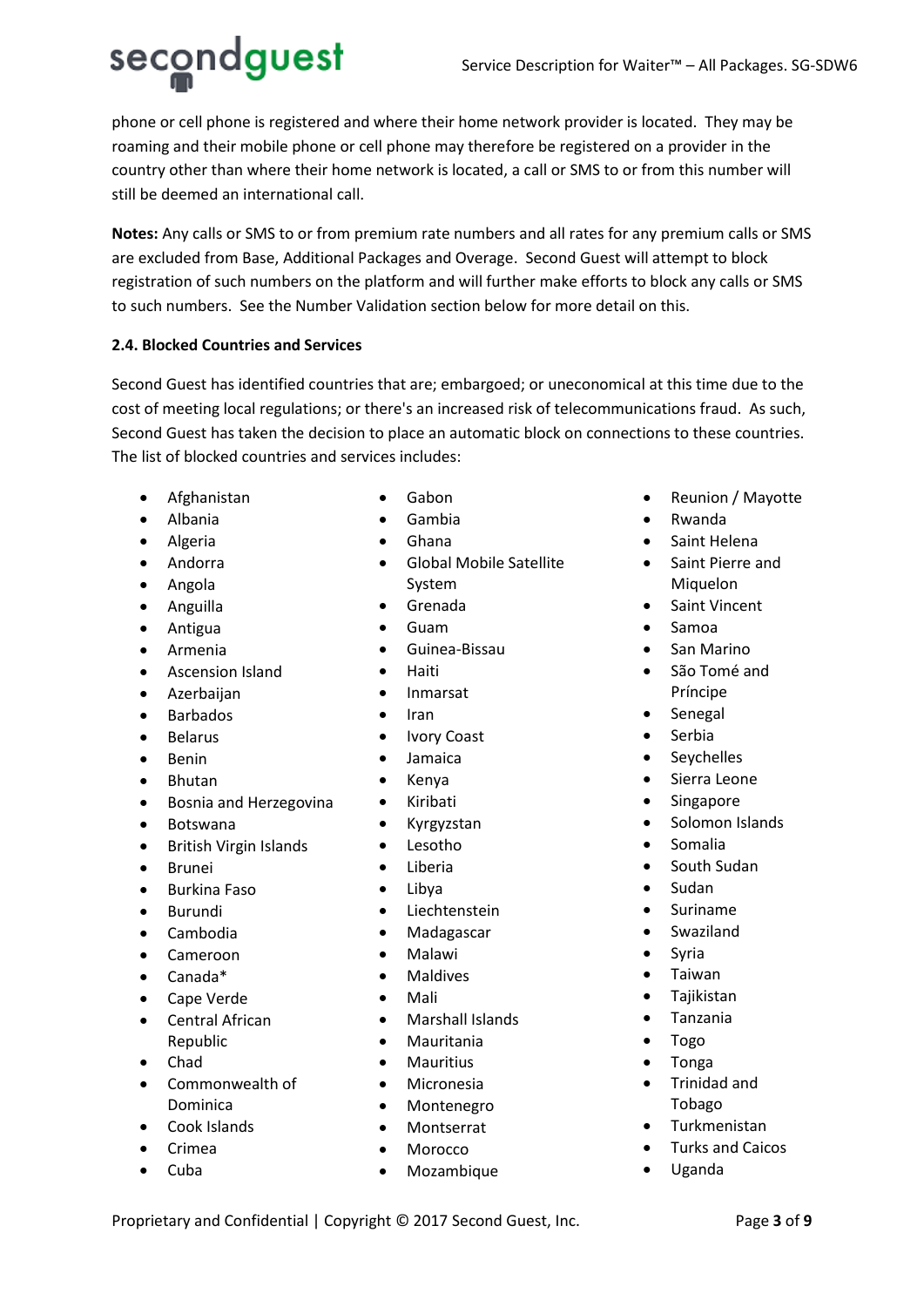

- Democratic Republic of Congo
- East Timor
- Equatorial Guinea
- Eritrea
- Estonia
- Ethiopia
- Faroe Islands
- Fiji
- France
- French Polynesia
- Myanmar
- Namibia
- Nauru
- Nepal
- New Caledonia
- Niger
- North Korea
- Northern Mariana Islands
- Oman
- Palau
- Papua New Guinea
- United Arab Emirates
- United States\*
- Uzbekistan
- Vanuatu
- Vatican City
- Wallis and Futuna
- Yemen
- Zambia
- Zimbabwe

## Important Notes:

\*The United States and Canada are only barred for certain Waiter™ Silver & Gold package functionality, and potentially some customized package functionality. The core wait list and paging functionality as provided in Waiter™ Bronze packages is not barred.

## **2.5. Telephone Numbers**

Customer acknowledges and agrees that its use of the Services or any of the telephone numbers that Second Guest may provide in connection with use of the Services do not grant Customer any ownership or other rights in the telephone number other than the limited, revocable use rights expressly set forth in this Agreement. Customer does not have the right to use those telephone numbers indefinitely. Customer acknowledges and agrees that telephone numbers which Second Guest provisions may be reclaimed by Second Guest or the applicable supplier from time to time during the Term, and may be re-assigned to other customers after the Term. Second Guest reserves the right to reclaim any phone number from Customer's Account if Customer does not send sufficient traffic over that phone number such that the phone number is unutilized or underutilized, as defined by any local, federal, and/or national regulatory agency and/or governmental organization with oversight over the relevant phone number and numbering plan. If Second Guest seeks to reclaim a phone number from Customer's Account, excluding suspended, terminated, and trial accounts, Second Guest will provide at least two (2) weeks' advance notice via email where possible within commercial reason, except where Second Guest is prevented from doing so by the applicable regulatory agency or governmental organization. Second Guest also reserves the right to reclaim phone numbers from accounts suspended for failure to pay and/or suspended for suspected fraud. Customer may not transfer or assign the telephone numbers Second Guest provides to Customer unless otherwise mutually agreed by the Parties in writing.

## **2.6. Number Validation**

When a phone number is captured on the Second Guest platform we will make reasonable efforts to validate the phone number which may include relaying the phone number only to Third Party Information Sources for further checks aimed at combating fraud and identifying premium rate numbers. These Services use proprietary algorithms designed to reduce time to market by using one API that connects to multiple data sources, and to increase the accuracy of information provided to you by consolidating information received from multiple portability, telecommunications, and other databases. These Services inherently rely upon data derived from third party and public sources that

Proprietary and Confidential | Copyright © 2017 Second Guest, Inc. Page 4 of 9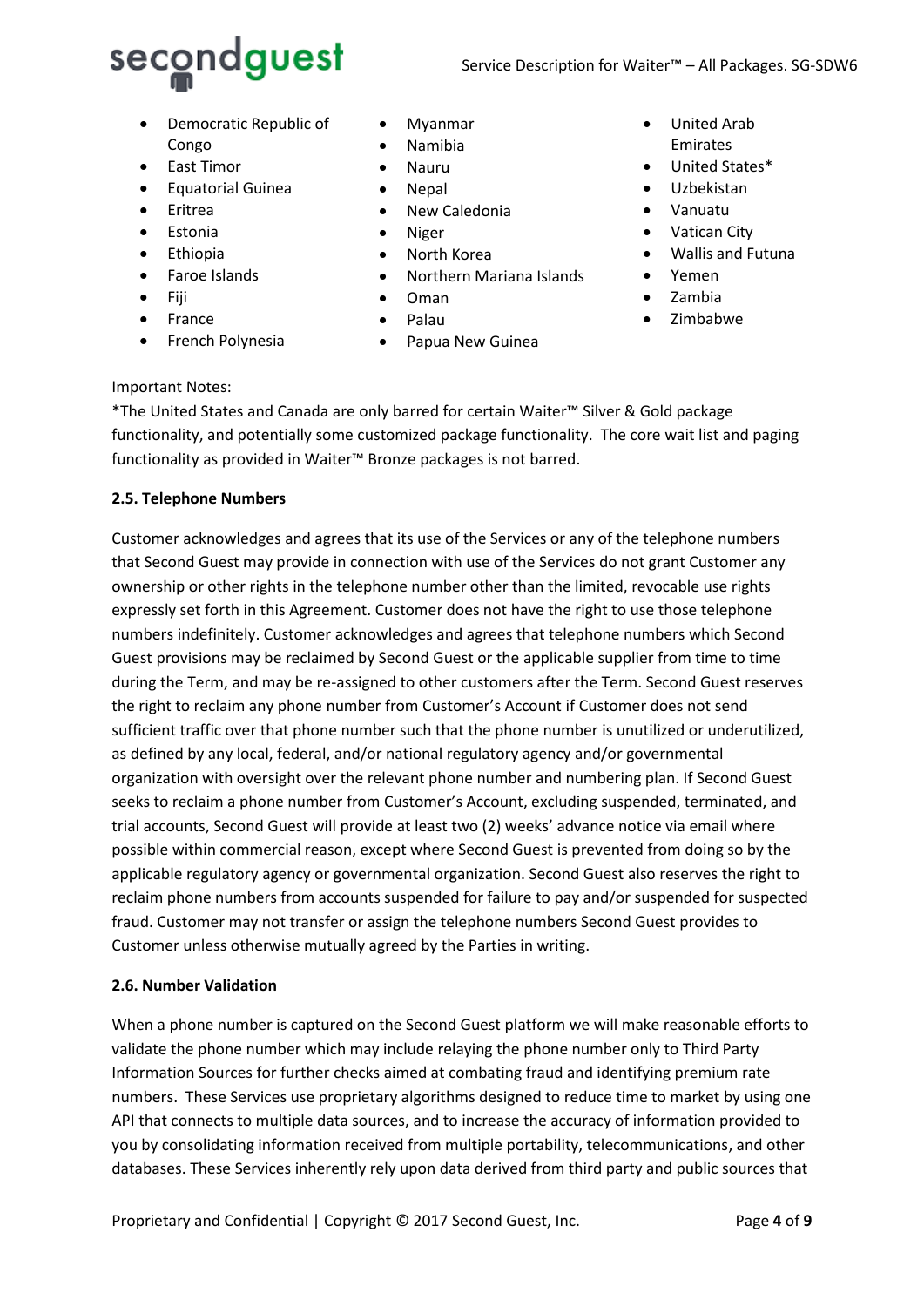

are not under our control. Although our proprietary algorithm is designed to detect conflicts in and increase the accuracy of reported information, we do not verify or evaluate each piece of data, and neither we nor our suppliers make any guarantees or warranties, express or implied, about any of the information offered or provided, including, without limitation, warranties relating to accuracy, availability, or results of use. We also have no control over and accept no liability in connection with the telephone numbers submitted for verification purposes to our platform. We prohibit use of our services to impersonate others and for other fraudulent purposes (see our Acceptable Use Policy) but we do not accept responsibility for third party actions.

Any personally identifiable information that we obtain whilst performing number validation is subject to our Privacy Policy. We need to provide the telephone number and related information you submit to these Services to various third party database providers in connection with performing the Services. In addition, depending on the relevant jurisdictions, we may obtain and disclose to our requesting users the information obtained from such third party and publicly available databases, which may include, without limitation, a telephone number's validity, type (e.g., mobile/cell, landline, etc.), corresponding device status (e.g. whether or not it is currently available for messaging), roaming status, carrier, country of location, and whether or not the number has been ported. You must have and abide by an appropriate privacy policy with your users (including, without limitation, the provider of any telephone number you submit to us in connection with these Services), and you shall comply with all applicable laws, policies, and regulations relating to all of the foregoing information relevant to these Services. You shall not resell or otherwise disclose any information obtained by us through these Services to any third party. Your privacy policy must disclose the use of our Services and how personal information is treated in compliance with all applicable laws, rules and regulations. You acknowledge and agree that you shall not submit any personally identifiable information to us that is owned by any person who has not agreed to the treatment of such information as set forth in our Privacy Policy, and you shall be solely responsible for any non-compliance with these Supplemental Terms.

# **2.7. Additional Products**

Second Guest offers Customers the flexibility to select from separately or individually licensed features as may be required by the Customer on a per Reservation Location basis (the "Additional Products"). Such Additional Products are described further on the Site and in the Documentation.

## **3. Telephony services**

## **3.1. SG-Calls**

Within a Customer Account, calls are calculated when an inbound or outbound call is connected to the Second Guest platform "SG-Call". The number of SG-Call's are calculated as follows:

- 1) For an **inbound call** this is the leg between the caller placing the call to a telephone number assigned to the Customer Account on the Second Guest platform. This leg is comprised of:
	- a) the application (e.g. IVR menus), and/or
	- b) queue, and/or
	- c) the caller speaking to a User (defined below) including transfers and holds, and/or
	- d) the caller completing a survey.

Proprietary and Confidential | Copyright © 2017 Second Guest, Inc. Page 5 of 9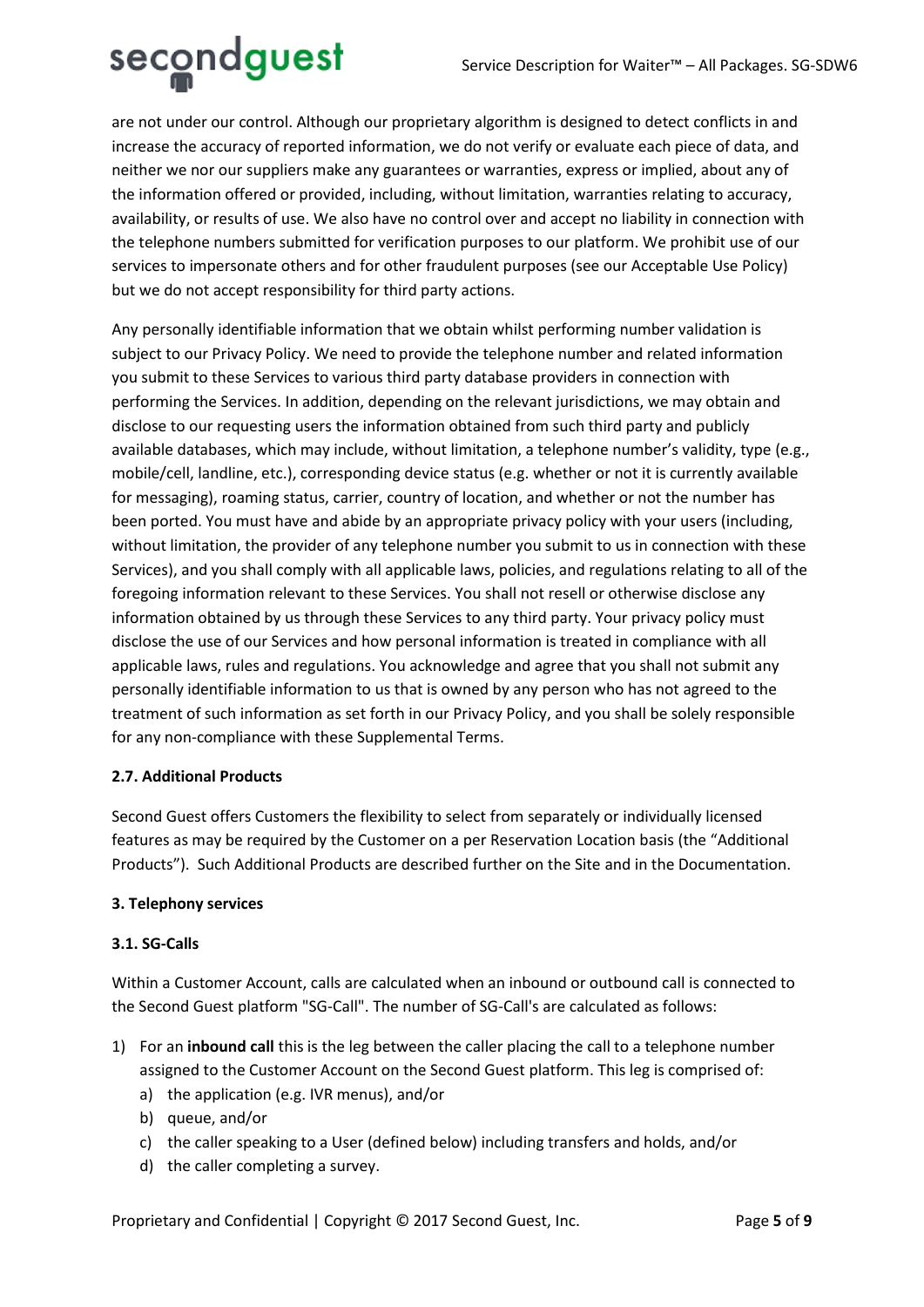

2) For an **outbound call** this is the leg between the User placing an outbound call via selecting the Page via Call option and the Second Guest platform (also known as the egress leg from the platform to User). A call will be charged if the platform connects to the called party or a voicemail system or, if there is ring-no-answer and the platform eventually disconnects the outbound call.

# **3.2. Fair Use Policy**

SG-Calls are subject to a fair use policy, this is because we have decided to meter a call itself, rather than the duration of that call. We anticipate that your average call duration for the purposes of phone call based page notifications will be 17 seconds, a period of sustained deviation above this may at the Supplier's sole discretion result in the Supplier needing to either; redefine the quantity of such phone call based pages included in your Package (thereby converting your Package to a customized Package if not already), or to increase the price of your Package.

Important Notes:

- 1) All SG-Call's used, whether purchased on an Overage basis, or as part of Packages or Additional Packages are counted as an SG-Call
- 2) All purchased SG-Call's from any of the packages described herein are not accumulated (pooled) into a Second Guest account-wide allowance of calls and are instead metered on a per Reservation Location basis.
- 3) Any unused, remaining SG-Call's at the end of each month will expire and will not therefore carry-over to the following month.

## **4. SMS Messaging Based Services**

Second Guest provides and uses messaging services from third party messaging service providers in its provision of Short Message Services (SMS) services to its customers. It enables customers to dynamically send SMS messages including a "From" field, one or more destination phone numbers, the destination country, and the text message itself.

#### **4.1. Multi-part SMS Messages**

Depending on the number of characters in the text message, Second Guest may send the SMS in multiple parts. Each part can contain up to 160 characters although the exact number of characters depends on the alphabet being used in the message. The parts are reassembled into a single SMS message on the recipient's handset (mobile or cell phone).

Each part of the message is charged as one SMS message.

Important Notes:

- 1) All purchased SMS from any of the packages described herein are not accumulated (pooled) into a Second Guest account-wide allowance of calls and are instead metered on a per Reservation Location basis.
- 2) Any unused, remaining SMS at the end of each month will expire and will not therefore carryover to the following month.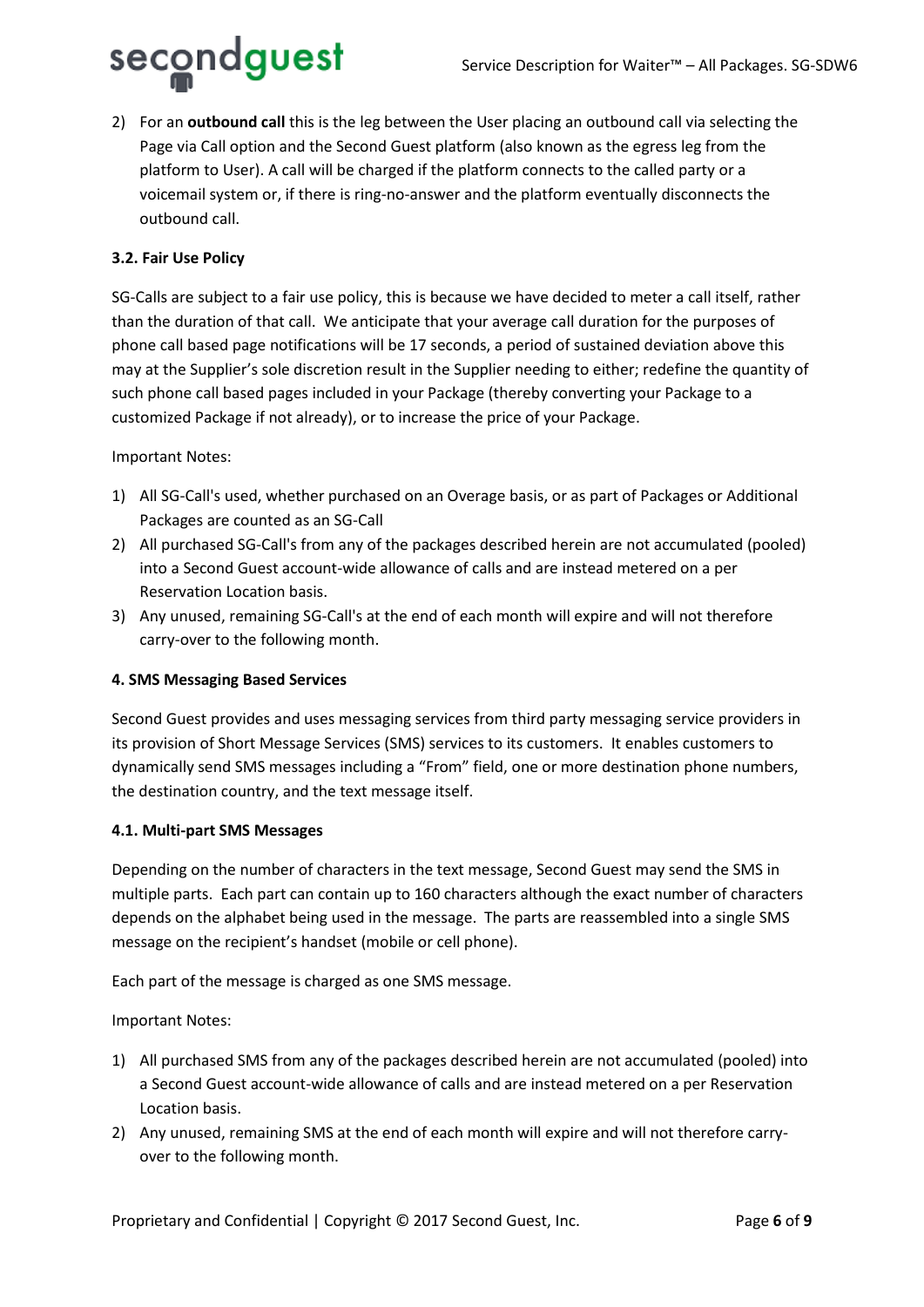

## **5. Packages**

Packages are available to purchase as follows:

- 1. Waiter™ Custom;
	- a. Packages with Allowances which are designated for either Domestic or International use.
	- b. Customer can select their Allowances, subject to minimum Fees as may be applicable, when placing an Order.
	- c. Customer can determine their preferred Additional Products, subject to minimum Fees as may be applicable, when placing an Order.
- 2. Waiter™ Pay Go;
	- a. This Package shall have the attributes defined in Section 6, titled Pay Go.

**Note:** Once a Customer decides on a Package they will remain on this Package for the duration of the current Initial Term, or Subsequent Term. A Customer may operate different Reservation Locations on different Packages thereby buying a mixture of Packages.

## **6. Pay Go**

"Pay Go" means all attributes, taken together, as set out in this Section 6.

## **6.1. Pay as you go with no Allowances or Overage**

Both Allowances and Overage, are not applicable to each Reservation Location operating on a Pay Go basis.

As such Guests and telephony traffic (SG-Calls or SMS, and whether Domestic or International) will instead be metered and charged on a usage basis.

The Customer can not apply unused Allowances from another Package to Reservation Locations operating on a Pay Go basis.

## **6.2. Eligibility**

In order to be eligible for Pay Go the Customer must be domiciled in either the United States or Canada. The Customer must notify the Supplier (email confirmation by each Party shall be sufficient) of each applicable Reservation Location within the applicable Customer Account that the Customer wishes to participate in Pay Go, the Supplier will then set the Reservation Locations license accordingly. When a newly created Reservation Location within a Customer Account defaults to participating in Pay Go no such notice is required.

Pay Go is only available via an Online Order, with each purchase of Account Credit constituting such and all payments to be made at the time of the Online Order and only via paypal (using either a credit card, debit card or paypal account). For the avoidance of doubt; no other methods of payment, besides paypal, are acceptable for applicable Online Orders or Pay Go Fees.

## **6.3. Account Credit and Charging**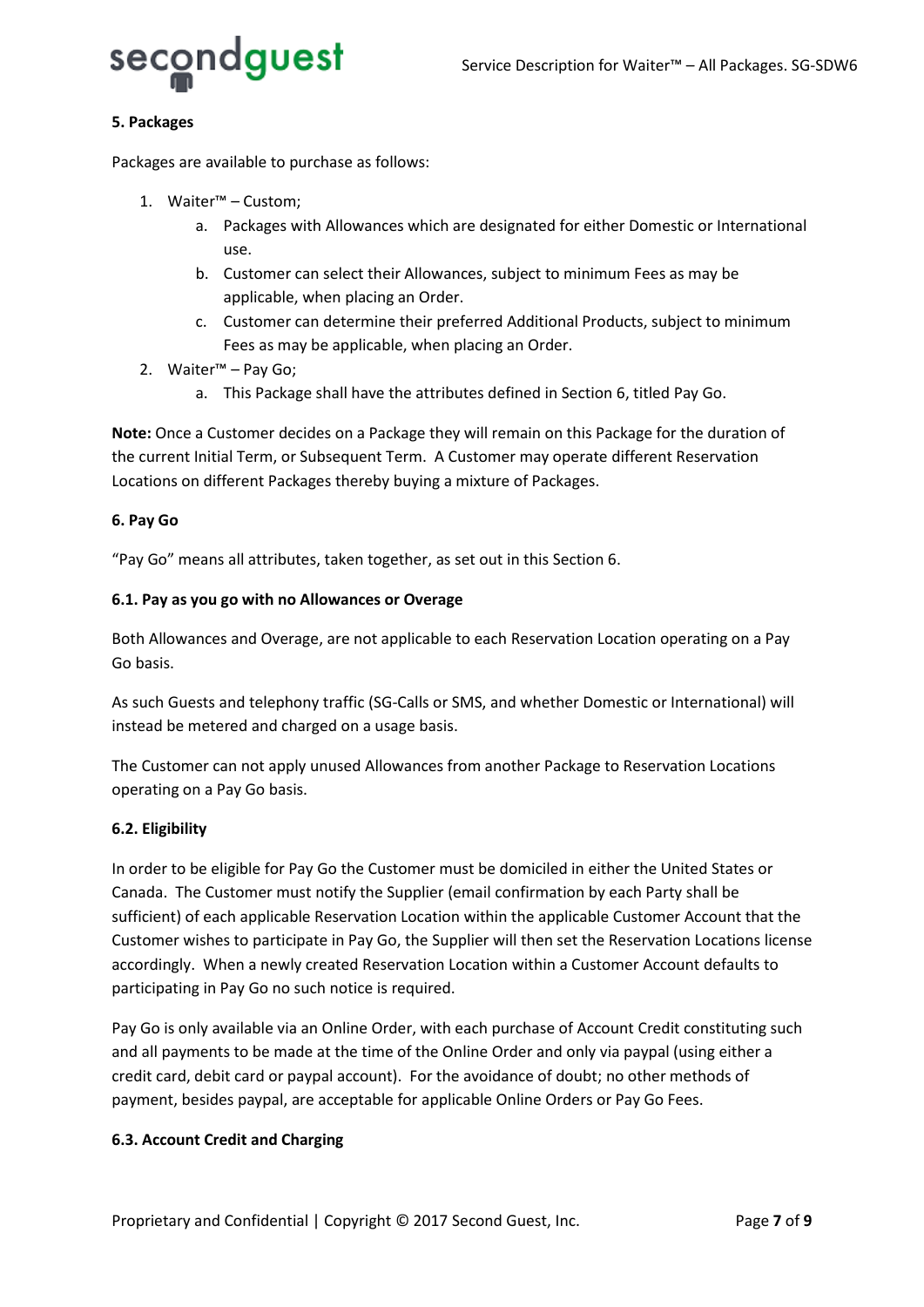# secondguest

Customer must purchase prepaid Account credit in advance. All Pay Go Fees will be deducted from the Customer Account credit balance either at; the time incurred; or they become due; or shortly thereafter. Any Pay Go Fees charged and paid are non-refundable.

Account credit purchased is non-refundable. Any unused Account credit will expire 6 months after purchase with no refund due, unless otherwise stated on; the Order; or the Pay Go Rate Card; or the Plan – as may be applicable.

Without prejudice to any other right or remedy that it may have, If the Customer Account does maintain a positive credit balance, the Supplier may suspend all Services until payment has been made in full. Customer is responsible for monitoring their Account credit balance and making further purchases of Account credit as necessary in order to ensure continued Service.

# **6.4. Invoicing**

The Supplier will not send the Customer invoices. Instead the Customer will receive a paypal receipt directly from paypal for each purchase of Account credit. Invoices will be automatically generated and made available for download via the Site on the first (1st) day of each calendar month. Each such invoice will cover any applicable charges incurred during the previous calendar month.

# **6.5. Pay Go Fees**

"Pay Go Fees" means all such charges for Subscription Services as applicable to each Reservation Location operating on a Pay Go basis which will incur fees that may include:

- 1) A base recurring fee per calendar month, applicable based upon the Subscription Services purchased and irrespective of actual usage. Any such fees will be calculated and chargeable upon the first (1st) day of the applicable calendar month, except for the initial calendar month in which such fees are applicable when they'll be charged immediately on a pro-rated basis (to cover the remaining days in the applicable calendar month).
- 2) A recurring fee per Additional Product per calendar month, applicable based upon the Subscription Services purchased and irrespective of actual usage. Any such fees will be calculated and chargeable upon the first (1st) day of the applicable calendar month, except for the initial calendar month in which such fees are applicable when they'll be charged immediately on a pro-rated basis (to cover the remaining days in the applicable calendar month).
- 3) A usage fee for each Guest, SG-Call (whether Domestic or International) and SMS (whether Domestic or International).
- 4) A percentage uplift applied to all usage fees for Guests, SG-Calls and SMS for each Customer selected Additional Product charged for on a percentage uplift basis, irrespective of whether such Additional Product is; actively used; or not actively used; or used by a given Guest; or used by a given User.

All such Pay Go Fees will be charged at the rates set out in the Pay Go Rate Card. Supplier reserves the right to change the Pay Go Rate Card from time to time. Customer's continued use of the Services after a price change becomes effective constitutes Customer's agreement to pay the changed amount.